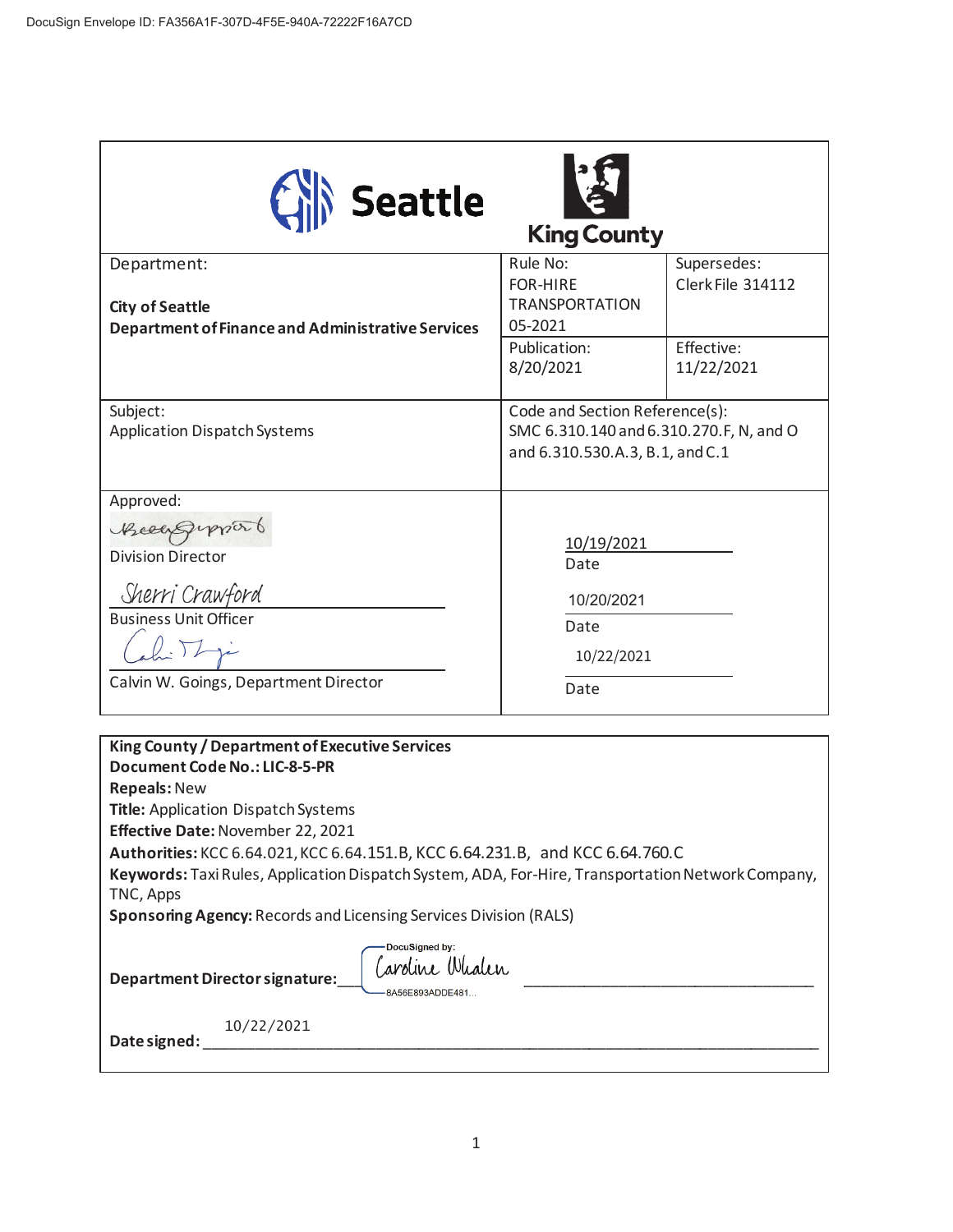## **City of Seattle and King County For-Hire Transportation Rules**

## **City of Seattle Director's Rule FOR-HIRE TRANSPORTATION 05-2021 and King County Public Rule LIC-8- 5-PR – Application Dispatch Systems**

Pursuant to an interlocal agreement, the City of Seattle and King County work cooperatively to regulate for-hire passenger transportation. The following Rule supersedes City of Seattle Clerk File 314112. King County adopts this Rule as new.

- **I. Purpose.** The City and the County have established requirements for the use of an application dispatch system (ADS), and the requirements in this Rule shall pertain to all ADS, including an ADS within a smart taximeter system, unless otherwise specified.
- **II. Definitions.** The following term has the following meaning when used in this Rule:
	- A. "Application Dispatch System" and "ADS" means the same as defined in SMC 6.310.110 and KCC 6.64.010.B.
	- B. "Director" means the director of King County's Department of Executive Services and/or the City of Seattle's Director of Finance and Administrative Services, or their designees.

## **III. Requirements.**

- A. **Information presented to a passenger (only applicable to an ADS used by a transportation network company (TNC)).** The ADS shall make the following information available to the passenger:
	- 1. A picture of the confirmed driver and license plate number of confirmed vehicle viewable before initiation of trip;
	- 2. Notice of the TNC's zero-tolerance or other drug and alcohol policy;
		- i. Information on methods to report a driver suspected of being in violation of the policy;
		- ii. The company's phone number or link to the number, website link, and email to report a complaint; and
		- iii. The City of Seattle and/or King County phone number, website link, and email address to report a complaint.
	- 3. An option to allow passengers to indicate whether they require a wheelchair accessible vehicle; and
	- 4. Connection of the customer to a wheelchair accessible vehicle via a weblink, application, or phone number.
- B. **Written documentation to demonstrate rate transparency (applicable to all ADS).** Written documentation shall include the name of the ADS, all mobile operating systems supporting the ADS, the minimum version number of the supported mobile operating systems, and the version number of the ADS.

Documentation of rate transparency shall include narrative descriptions and screen shots of the complete process of requesting and confirming a ride including screen shots of all variables affecting the rate structure. Transparency of the rate structure, variables affecting the rate structure, and operating responsibilities shall be clearly demonstrated. If the ADS is available on more than one operating system, separate written documentation shall be required for each operating system.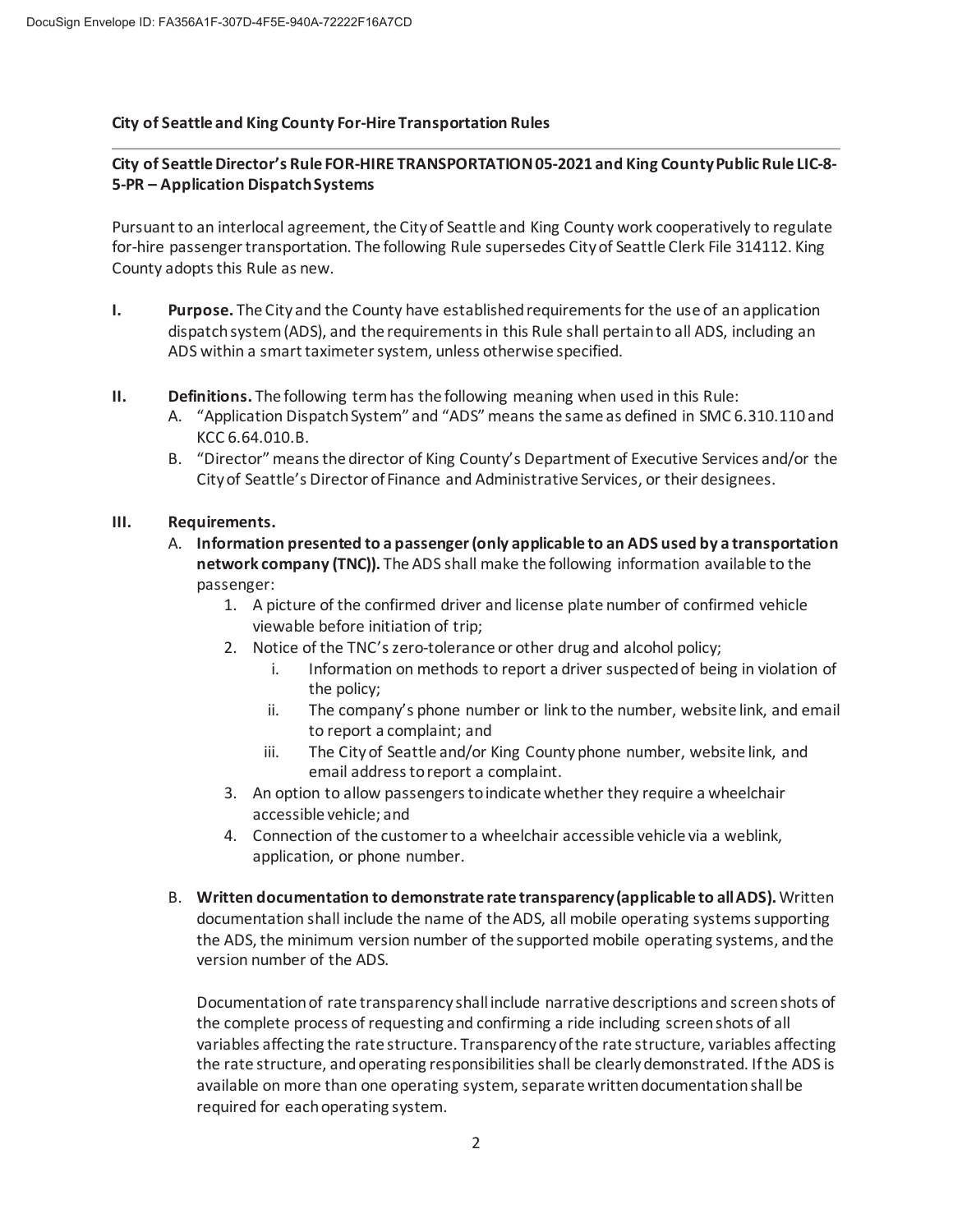- C. **Physical demonstration (applicable to all ADS).** A physical demonstration of the ADS shall be used to evaluate rate transparency. Compliance shall be assessed based on the transparency of rate structure, disclosure of variables affecting the rate structure, and compliance with the operating responsibilities of SMC 6.310 and KCC 6.64. Demonstration should be available for all mobile operating systems supporting the ADS. The demonstration shall include the opportunity for the Director to perform the process of requesting through confirming a ride in real-time with no monetary charge to the City of Seattle or King County.
- D. **ADS inspections (applicable to all ADS).** The Director reserves the right to inspect the ADS across all mobile operating systems upon which the ADS is supported to ensure compliance.
- E. **Frequency of certification (applicable to all ADS).** All ADS shall be evaluated for initial approval with written documentation and physical demonstration. Annually, upon renewal of the TNC or taxi association license, written documentation must be provided for the current version of the ADS across all mobile operating systems if that version is a different version number than the previously approved ADS. The Director may, upon renewal, request a physical demonstration for any reason.
- F. **Transparency of rate structure (applicable to all ADS).** As detailed in SMC 6.310.530.A.3.a, 6.310.530.B.1, and 6.310.530.C.1; and KCC 6.64.151.B, KCC 6.64.231.B, and KCC 6.64.760.C, one of the following must be clearly disclosed:
	- 1. total fare or fare range upon requesting a ride, but before confirming a ride;
	- 2. rate by distance, and/or time upon requesting a ride, but before confirming a ride;
	- 3. any variables that may result in additional or higher charges, but before confirming a ride; or
	- 4. the cost of the ride must be clearly displayed before confirming the ride through an alternative method approved by the Director.
- G. **Variables affecting rate structure (applicable to all ADS).** Any variable that may result in additional or higher charges shall be clearly articulated on the application before confirming the ride. Examples of variables include, but are not limited to:
	- 1. Tips;
	- 2. Waiting time;
	- 3. Demand pricing;
	- 4. Taxes;
	- 5. Fees;
	- 6. Donations; and
	- 7. Surcharges.
- H. **Confirmation of the ride (applicable to all ADS).** A ride is considered confirmed when a driver has been assigned to pick up the passenger.
- I. **Compatibility (applicable to all ADS).** The City of Seattle and King County require compliance with rate transparency and operating responsibility requirements at all times per the ADS written documentation.